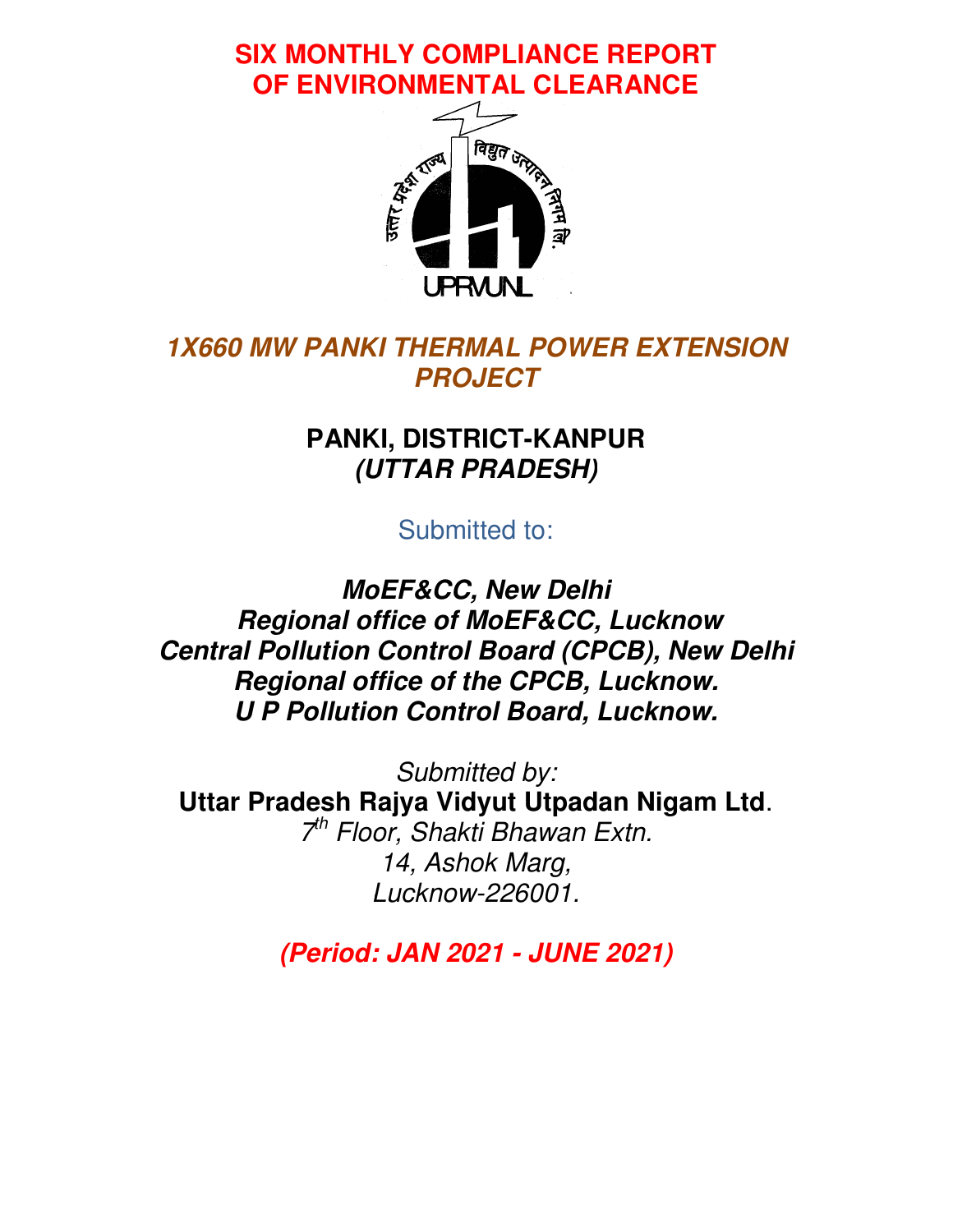**ZERO DATE for 1X660 MW Panki Extension, Panki: 31st March 2018. Scheduled completion period of the project is 46 Months, i.e. by Jan 2022.** 

**Earlier, BHEL requested to increase the dates by 08 months due to COVID-19 pandemic first wave.** 

**After the second wave of COVID-19, BHEL is requesting to increase the timeline further by 04 months in addition to previous one.** 

**Site was handed over to the EPC Contractor M/S BHEL as per the mutual agreed timeline between UPRVUNL and BHEL.** 

**Boiler erection work, Road work, Raw Water Reservoir work, Ash dyke work, wagon tippler work, ERH work, ESP work, Rail track work, ROB work, Chimney work, NDCT work, Time Office work, compressor house work etc. are being done at site.** 

| SI. No. | <b>Subject of compliance</b>                                                                                                                                                                                                                                                                          |                                                                                                                                                                                                                                                                                                                         |  |
|---------|-------------------------------------------------------------------------------------------------------------------------------------------------------------------------------------------------------------------------------------------------------------------------------------------------------|-------------------------------------------------------------------------------------------------------------------------------------------------------------------------------------------------------------------------------------------------------------------------------------------------------------------------|--|
|         | <b>Specific Conditions</b>                                                                                                                                                                                                                                                                            | <b>Compliance Status</b>                                                                                                                                                                                                                                                                                                |  |
| (1)     | Environmental Management Plan<br>Project activities shall<br>be<br>and<br>implemented with the best available<br>technology<br>to<br>have<br>better<br>operational<br>systems<br>to<br>S <sub>O</sub><br>as<br>minimize the impact on environment                                                     | Being complied. ETP, STP<br>are working for existing<br>residential area.<br>Provision for ESP, ETP,<br>STP, AWRS are proposed<br>for new plant.<br>FGD and SCR<br>shall<br>be<br>installed for new plant. Work<br>in progress.<br>Norms of zero discharge &<br>emissions as per prescribed<br>norms shall be followed. |  |
| (II)    | Point-wise<br>reply<br>the<br>to<br>recommendation of the site visit of<br>Sub-committee<br>to<br>be<br>the<br>is<br>submitted.                                                                                                                                                                       | Already Submitted.                                                                                                                                                                                                                                                                                                      |  |
| (III)   | In case any STPs are located within<br>50 km distance from the proposed<br>Project, the treated water from the<br>STPs shall be used in the plant.                                                                                                                                                    | <b>MOU</b><br>is<br>signed between<br>$\bullet$<br>Panki PTS and Jal Nigam<br>Kanpur. Treated water from<br>Bingawa STP of Jal Nigam<br>shall be used.<br><b>TTP</b><br><b>Work</b><br>under<br>is<br>construction.<br>Work will be completed by<br>Feb 2022.<br>15 km pipeline has been laid<br>out of 16 km.          |  |
| (IV)    | Plantation should be raised at the<br>rate of 2,500 saplings per hectare.<br>The tree species should be of local<br>variety having hardened and broad<br>leaves types. Plantation shall be<br>preferred by using 2 years<br>old<br>seedlings than new seedlings for<br>better survival of plantation. | Complied.<br>$\bullet$<br>13750<br>saplings already<br>planted. Plantation done in<br>Aug'18.<br>An order has been placed<br>with U.P. Forest Deptt. on<br>20 <sup>th</sup> March 2018.                                                                                                                                 |  |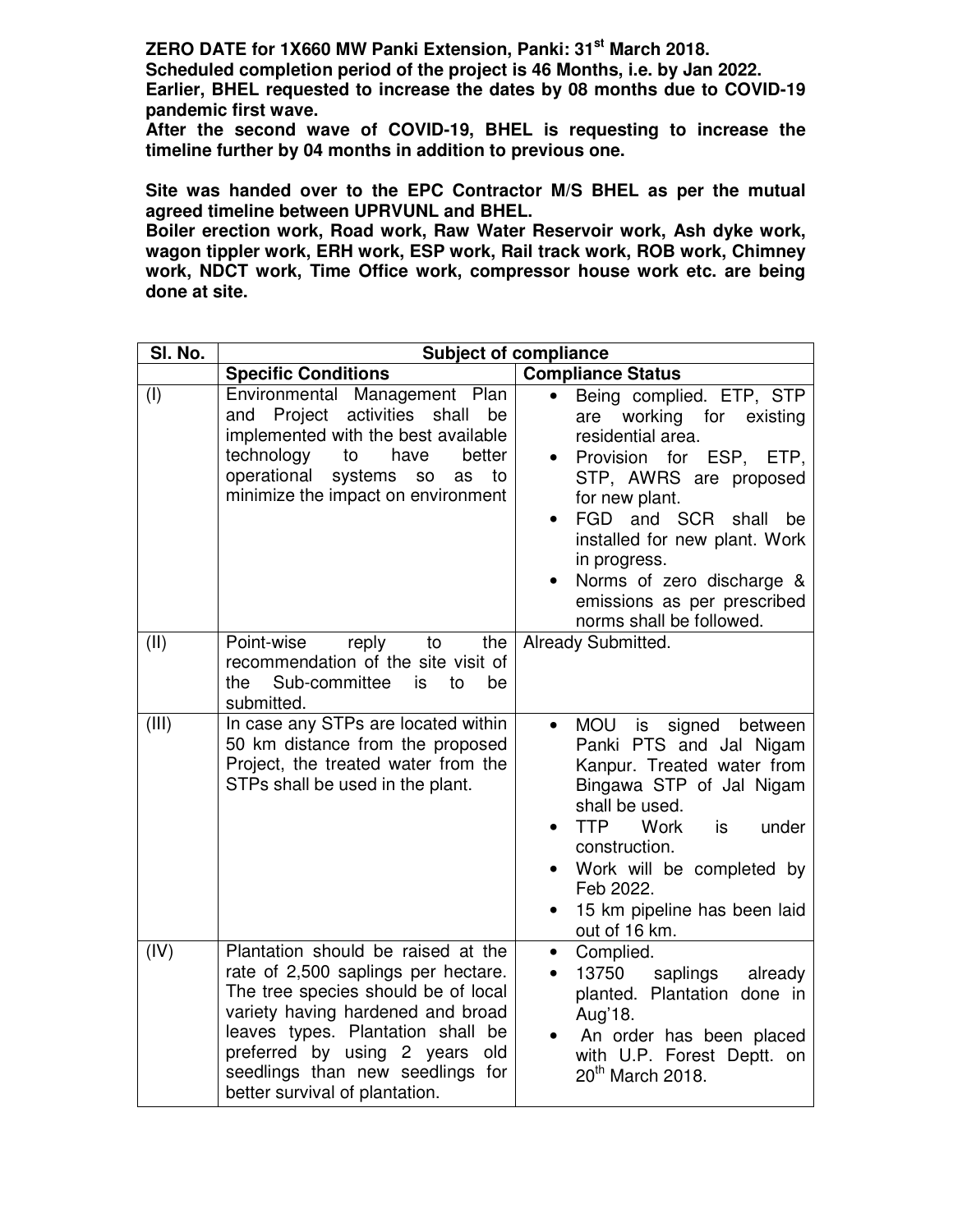| (V)    | technology may<br>Alternate<br>be<br>explored for utilization of fly ash<br>such as road making, etc. by using<br>geo-polymer based technology.                                                                                                                  | Alternate technologies<br>are<br>being explored.                                                                                                                                                                                                                                                                                                                                                                                                                                                                    |
|--------|------------------------------------------------------------------------------------------------------------------------------------------------------------------------------------------------------------------------------------------------------------------|---------------------------------------------------------------------------------------------------------------------------------------------------------------------------------------------------------------------------------------------------------------------------------------------------------------------------------------------------------------------------------------------------------------------------------------------------------------------------------------------------------------------|
| (VI)   | mapping of the<br>Skill<br>Project<br>Affected People (PAP') be carried<br>out on a long-term basis for their<br>livelihood generation. Report is to<br>be submitted within 3 months to the<br>Ministry from the date of issuance<br>of environmental clearance. | Skill mapping already carried<br>out and report submitted.                                                                                                                                                                                                                                                                                                                                                                                                                                                          |
| (VII)  | Modern<br>methods of<br>agriculture<br>farming,<br>organic<br>compost/<br>vermiculture making and utilization,<br>drip/direct to root irrigation) to be<br>promoted in and around the Project<br>area.                                                           | Shall be complied.                                                                                                                                                                                                                                                                                                                                                                                                                                                                                                  |
| (VIII) | Details of expenditure made toward<br>implementation of CSR activity shall<br>be provided.                                                                                                                                                                       | Prospects of CSR Activity<br>$\bullet$<br>were prepared by IIT Kanpur<br>for prescribed span of five<br>years as per approval of<br><b>District</b><br>administration<br>Kanpur.<br>DM Kanpur appointed CDO<br>Kanpur as chairperson of<br>CSR committee.<br>CSR works are being done<br>likewise<br>accordingly<br>distribution<br>of<br>bicycles,<br>tricycles, distribution of white<br>boards<br>in<br>schools.<br>Distribution of Ambulances to<br>hospitals,<br>installation<br>οf<br>borewell handpumps etc. |
| (IX)   | While<br>implementing CSR,<br>the<br>following shall be adopted:                                                                                                                                                                                                 |                                                                                                                                                                                                                                                                                                                                                                                                                                                                                                                     |
| A      | Proper skill based training/long term<br>livelihood revenue generation be<br>created<br>for<br>enabling<br>women<br>empowerment.                                                                                                                                 | Under progress.                                                                                                                                                                                                                                                                                                                                                                                                                                                                                                     |
| B      | Computer facilities may be provided<br>in the school along with a trained<br>computer teacher<br>to<br>inculcate<br>computer skill among the youths.                                                                                                             | Under progress.                                                                                                                                                                                                                                                                                                                                                                                                                                                                                                     |
| C      | Water supply provisions shall be<br>made for all the bio-toilets under<br>Swachh Bharat Abhiyan.                                                                                                                                                                 | Under progress.                                                                                                                                                                                                                                                                                                                                                                                                                                                                                                     |
| D      | Preventive health programme may<br>be preferred than the curative<br>health programme such as nutrition<br>development of small children in<br>and around the project.                                                                                           | Under progress.                                                                                                                                                                                                                                                                                                                                                                                                                                                                                                     |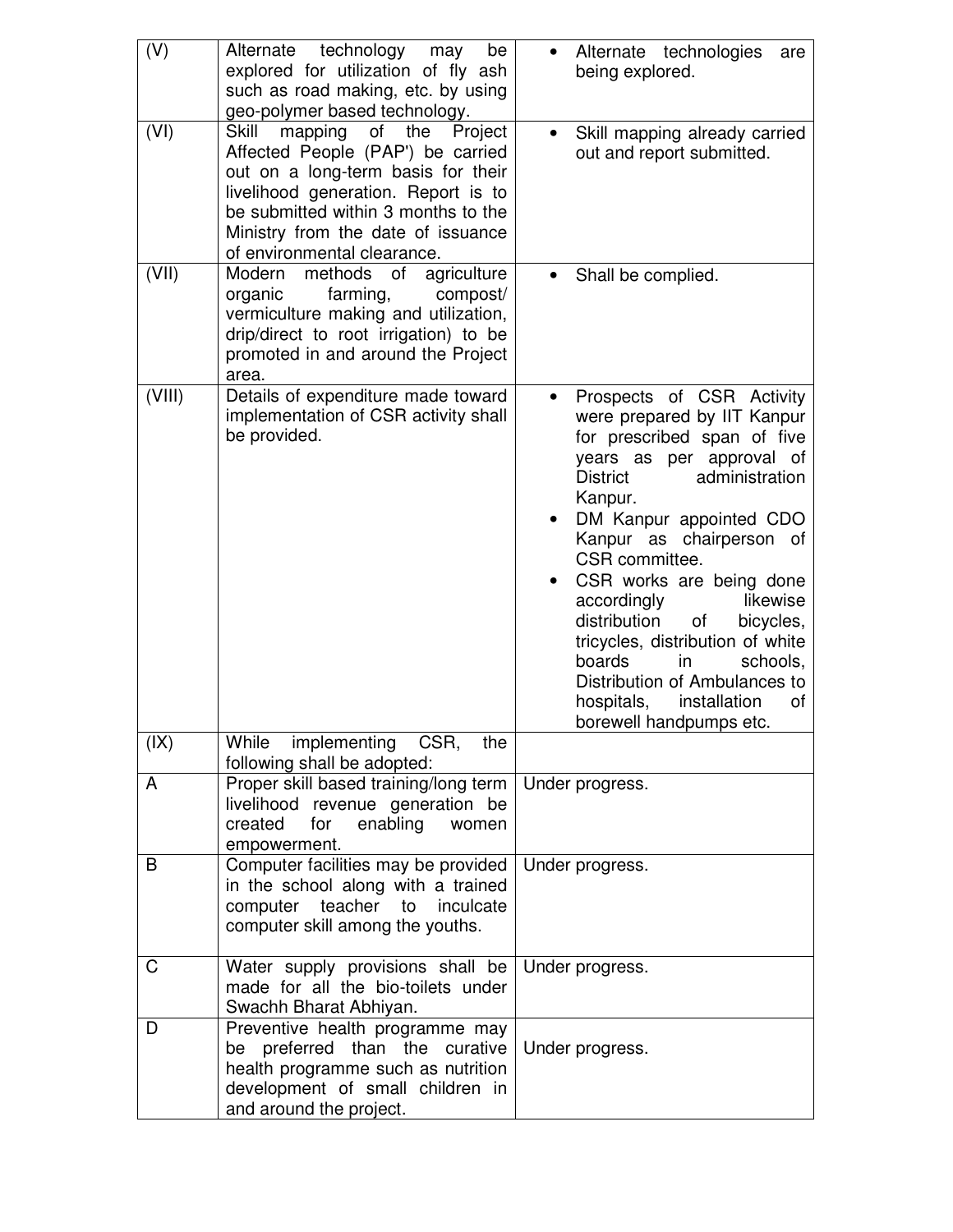| (X)    | Approved action plan prepared by<br>SPCB in respect of Kanpur Critically<br>Polluted Area shall be regularly<br>implemented and monitored the<br>pollution levels in the project and<br>surrounding areas.                                                                                                                                                                                                                                                                                                               | Being complied.<br>$\bullet$<br>In reference to old closed<br>units, Kanpur action Plan got<br>complied up to the<br>full<br>satisfaction of the District<br>Administration / SPCB.                                                                                                                                                                                |
|--------|--------------------------------------------------------------------------------------------------------------------------------------------------------------------------------------------------------------------------------------------------------------------------------------------------------------------------------------------------------------------------------------------------------------------------------------------------------------------------------------------------------------------------|--------------------------------------------------------------------------------------------------------------------------------------------------------------------------------------------------------------------------------------------------------------------------------------------------------------------------------------------------------------------|
| (XI)   | Compliance of EC conditions, E(P)<br>Act, 1986, Rules and MoEF&CC<br>Notifications issued time to time<br>shall be achieved by a qualified an<br>environment officer to be nominated<br>Project Head<br>by the<br>οf<br>the<br>Company who shall be responsible<br>for implementation and necessary<br>compliance.                                                                                                                                                                                                       | Being Complied.<br>$\bullet$                                                                                                                                                                                                                                                                                                                                       |
| (XII)  | Cycle of Concentration (COC) of at-<br>least 6.0 shall be achieved<br>by<br>setting up of RO for treating cooling<br>tower blow-down water.                                                                                                                                                                                                                                                                                                                                                                              | Shall be complied.                                                                                                                                                                                                                                                                                                                                                 |
| (XIII) | MoEF&CC Notification<br>S.O.<br>3305(E) dated 7.12.2015 shall be<br>implemented with<br>respect<br>to<br>specific water consumption, zero<br>discharge<br>liquid<br>and<br>revised<br>emission standards. The PM, SO2,<br>NO <sub>x</sub> and Hg emissions shall not<br>exceed 30mg/Nm <sup>3</sup> , 100 mg/Nm <sup>3</sup> ,<br>100 $mg/Nm3$<br>and $0.03$ mg/Nm <sup>3</sup><br>respectively. The specific water<br>consumption shall not exceed 2.5<br>$m3$ /MWh and zero wastewater<br>discharge shall be achieved. | All the arrangements are being<br>made to achieve parameters as per<br>MoEF&CC notification S.O. 3305<br>$(E)$ dated 07.12.2015 and shall be<br>complied strictly.                                                                                                                                                                                                 |
| (XIV)  | MoEF&CC Notification G. S.R 02(E)<br>dated 02.01.2014 regarding use of<br>raw or blended or beneficiated or<br>washed coal with ash content not<br>exceeding 34% shall be complied<br>with, as applicable                                                                                                                                                                                                                                                                                                                | All the arrangements are being<br>made to comply the<br>norms in<br>accordance<br>with<br>MoEF&CC<br>notification<br>$S.R$ $02(E)$<br>dated<br>G.<br>02.01.2014 and shall be complied<br>strictly.                                                                                                                                                                 |
| (XV)   | MoEF&CC Notifications on flyash<br>dated<br>utilization<br>S.O.<br>763(E)<br>14.09.1999, S.O. 979(E)<br>dated<br>27.08.2003, S.O. 2804(E)<br>dated<br>3.11.2009, S.O.<br>254(E)<br>dated<br>25.01.2016<br>and<br>subsequent<br>amendments shall<br>complied<br>be<br>with.                                                                                                                                                                                                                                               | All the arrangements are<br>being<br>made to comply the<br>norms in<br>accordance<br>with<br>MoEF&CC<br>notification on flyash utilization S.O.<br>763(E) dated 14.09.1999,<br>S.O.<br>979(E) dated 27.08.2003,<br>S.O.<br>$2804(E)$ dated<br>3.11.2009,<br>S.O.<br>25.01.2016<br>dated<br>254(E)<br>&<br>subsequent amendments and shall<br>be complied strictly. |
| (XVI)  | Separate Environmental Clearance<br>may be obtained for the proposed<br>Township as applicable under EM                                                                                                                                                                                                                                                                                                                                                                                                                  | Not Needed.<br>No planning for developing<br>new township on our own.                                                                                                                                                                                                                                                                                              |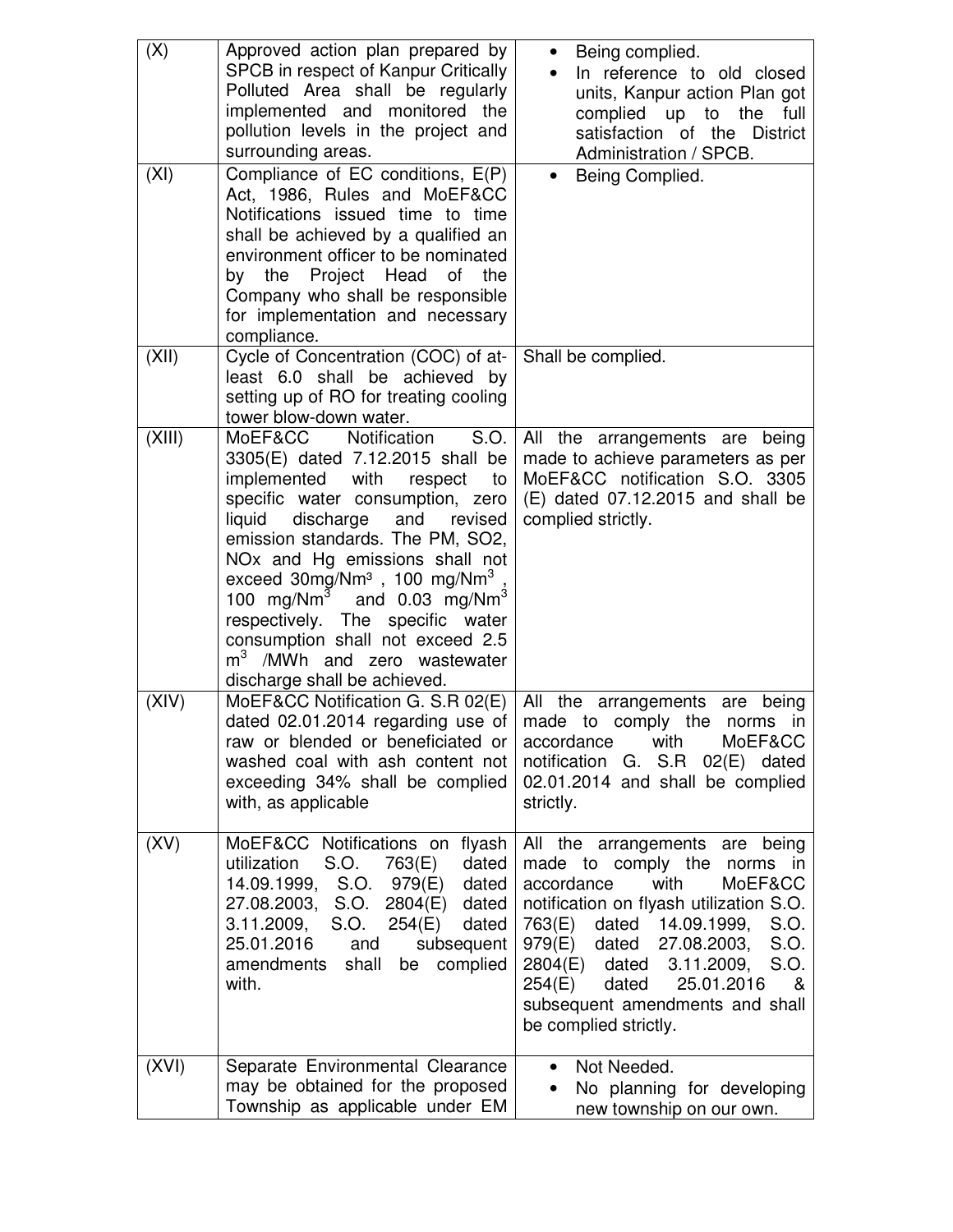|         | Notification 2006.                                                                                                                                                                                                                                                                                                                                                                                                                                                                                                                                                               |                                                                                                                                                                                                            |
|---------|----------------------------------------------------------------------------------------------------------------------------------------------------------------------------------------------------------------------------------------------------------------------------------------------------------------------------------------------------------------------------------------------------------------------------------------------------------------------------------------------------------------------------------------------------------------------------------|------------------------------------------------------------------------------------------------------------------------------------------------------------------------------------------------------------|
| (XVII)  | Vision<br>document<br>specifying<br>prospective plan for the site shall be<br>formulated and submitted to the<br>Regional Office of the Ministry<br>within six months.                                                                                                                                                                                                                                                                                                                                                                                                           | Already submitted.                                                                                                                                                                                         |
| (XVIII) | Harnessing solar power within the<br>premises of the plant particularly at<br>available roof tops shall be carried<br>out and status of implementation<br>including actual generation of solar<br>power shall be submitted along with<br>half yearly monitoring report.                                                                                                                                                                                                                                                                                                          | after<br>Shall<br>be<br>complied<br>construction<br>plant<br>of new<br>buildings.<br>Status of implementation<br>including actual generation of<br>solar<br>power<br>shall<br>be<br>submitted accordingly. |
| (XIX)   | A long term study of radio activity<br>and heavy metals contents on coal<br>to be used shall be carried out<br>through a reputed institute and<br>results thereof analyzed every two<br>reported along with<br>year<br>and<br>monitoring<br>reports.<br>Thereafter<br>mechanism<br>for<br>in-built<br>an<br>continuous monitoring for radio<br>activity and heavy metals in coal<br>and fly ash (including bottom ash)<br>shall be put in place.                                                                                                                                 | Shall be complied.                                                                                                                                                                                         |
| XX      | Online<br>continuous<br>monitoring<br>system for stack emission, ambient<br>air and effluent shall be installed.                                                                                                                                                                                                                                                                                                                                                                                                                                                                 | Provision for online<br>continuous monitoring<br>system is there in EPC<br>Contract and shall be<br>complied.                                                                                              |
| xxi     | High<br>Efficiency<br>Electrostatic<br>Precipitators (ESPs)<br>shall<br>be<br>installed to ensure that particulate<br>emission does<br>not exceed<br>30<br>mg/Nm <sup>3</sup> or as would be notified by<br>the Ministry, whichever is stringent.<br>Adequate dust extraction system<br>such as cyclones/bag filters and<br>water spray system in dusty areas<br>such as in coal handling and ash<br>handling points, transfer areas and<br>other vulnerable dusty areas shall<br>provided<br>along<br>with<br>be<br>an<br>environment<br>friendly<br>sludge<br>disposal system. | <b>Under Construction.</b><br>$\bullet$<br>80% ESP work completed                                                                                                                                          |
| xxii    | Adequate dust extraction system<br>such as cyclones/ bag filters and<br>water spray system in dusty areas<br>such as in coal handling and ash<br>handling points, transfer areas and<br>other vulnerable dusty areas shall                                                                                                                                                                                                                                                                                                                                                       | Shall be complied<br>$\bullet$<br>accordingly.<br>Provision is there in EPC<br>Contract.                                                                                                                   |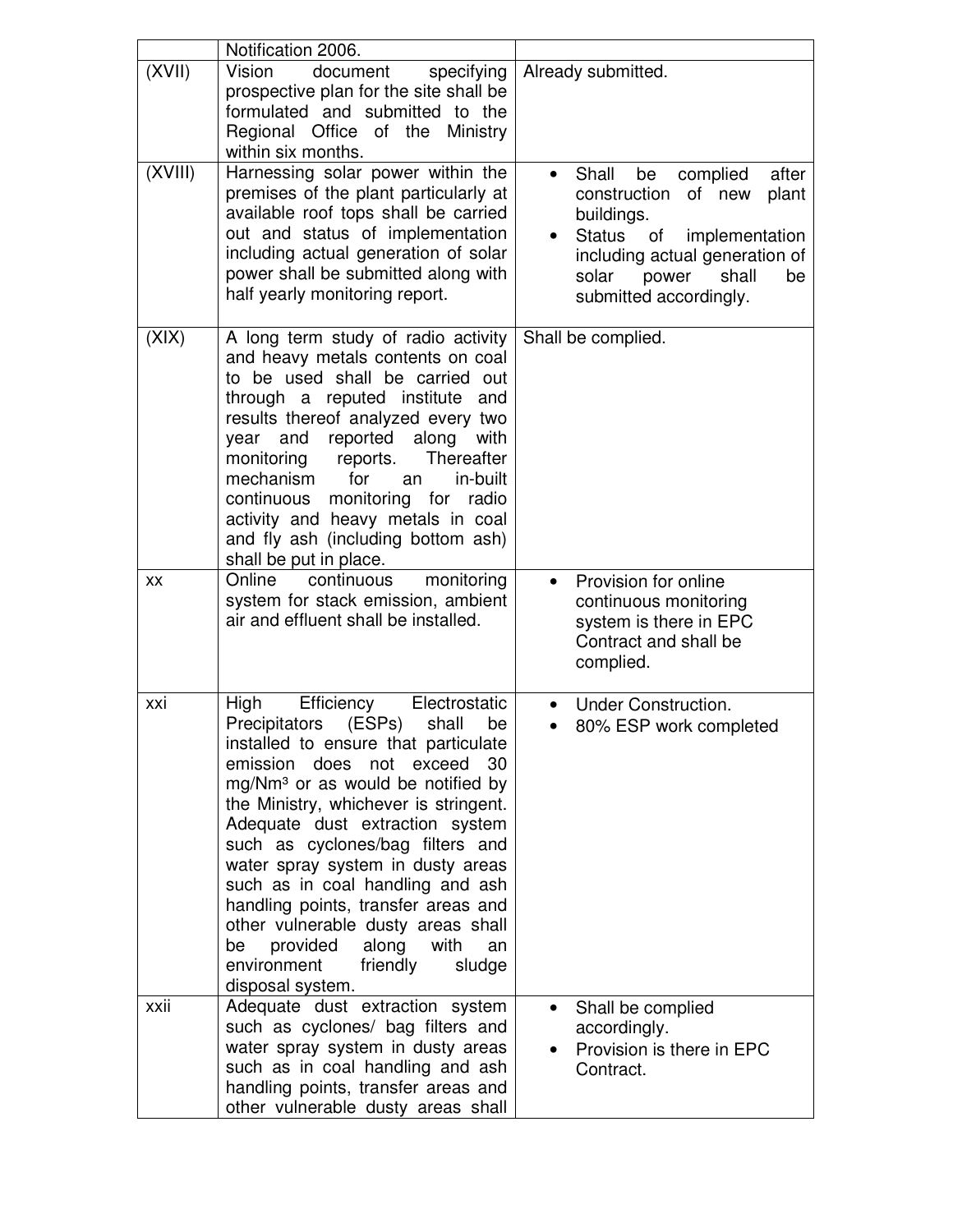|            | be provided.                                                                                                                                                                                                                                                                                                                                                                                                                                                                                                                   |                                                                                                                                        |
|------------|--------------------------------------------------------------------------------------------------------------------------------------------------------------------------------------------------------------------------------------------------------------------------------------------------------------------------------------------------------------------------------------------------------------------------------------------------------------------------------------------------------------------------------|----------------------------------------------------------------------------------------------------------------------------------------|
| xxiii      | Monitoring of surface water quantity<br>and quality shall also be regularly<br>conducted and records maintained.<br>monitored data<br>shall<br>The<br>be<br>submitted to the Ministry regularly.<br>Further, monitoring points shall be<br>located between the plant and<br>drainage in the direction of flow of<br>ground<br>and<br>water<br>records<br>maintained. Monitoring for heavy<br>metals in ground water shall also be<br>undertaken and results/findings<br>submitted along with half yearly<br>monitoring report. | Being complied.                                                                                                                        |
| xxiv       | well<br>designed<br>rain<br>A<br>water<br>harvesting system shall be put in<br>place within six months, which shall<br>comprise of rain water collection<br>from the built up and open area in<br>the plant premises and detailed<br>record kept of the quantity of water<br>harvested every year and its use.                                                                                                                                                                                                                 | Provision<br>for a<br>suitably<br>rain<br>designed<br>water<br>harvesting system is there in<br>EPC Contract and shall be<br>complied. |
| <b>XXV</b> | No water bodies including natural<br>drainage system in the area shall<br>disturbed<br>activities<br>due<br>be<br>to<br>associated<br>with<br>the<br>setting<br>up/operation of the power plant.                                                                                                                                                                                                                                                                                                                               | No Natural water body is<br>there inside Plant Area.                                                                                   |
| xxvi       | Additional soil for leveling of the<br>proposed site shall be generated<br>within the sites (to the extent<br>possible) so that natural drainage<br>system of the area is protected and<br>improved.                                                                                                                                                                                                                                                                                                                           | Surface is leveled.<br>Further leveling is not<br>needed.                                                                              |
| xxvii      | Fly ash shall be collected in dry<br>form and storage facility (silos) shall<br>be provided. Mercury and other<br>heavy metals (As, Hg, Cr, Pb etc.)<br>shall be monitored in the bottom<br>ash. No ash shall be disposed off in<br>low lying area.                                                                                                                                                                                                                                                                            | Shall be complied.                                                                                                                     |
| xxviii     | No mine void filling will be under<br>taken as an option for ash utilization<br>without adequate lining of mine with<br>suitable<br>media<br>such<br>that<br>no<br>leachate shall take place at any<br>point of time. In case, the option of<br>mine void filling is to be adopted,<br>detailed<br>prior<br>study<br>οf<br>soil<br>characteristics of the mine area<br>undertaken<br>shall<br>be<br>from<br>an<br>institute of repute and adequate<br>clay lining shall be ascertained by                                      | Shall be complied.                                                                                                                     |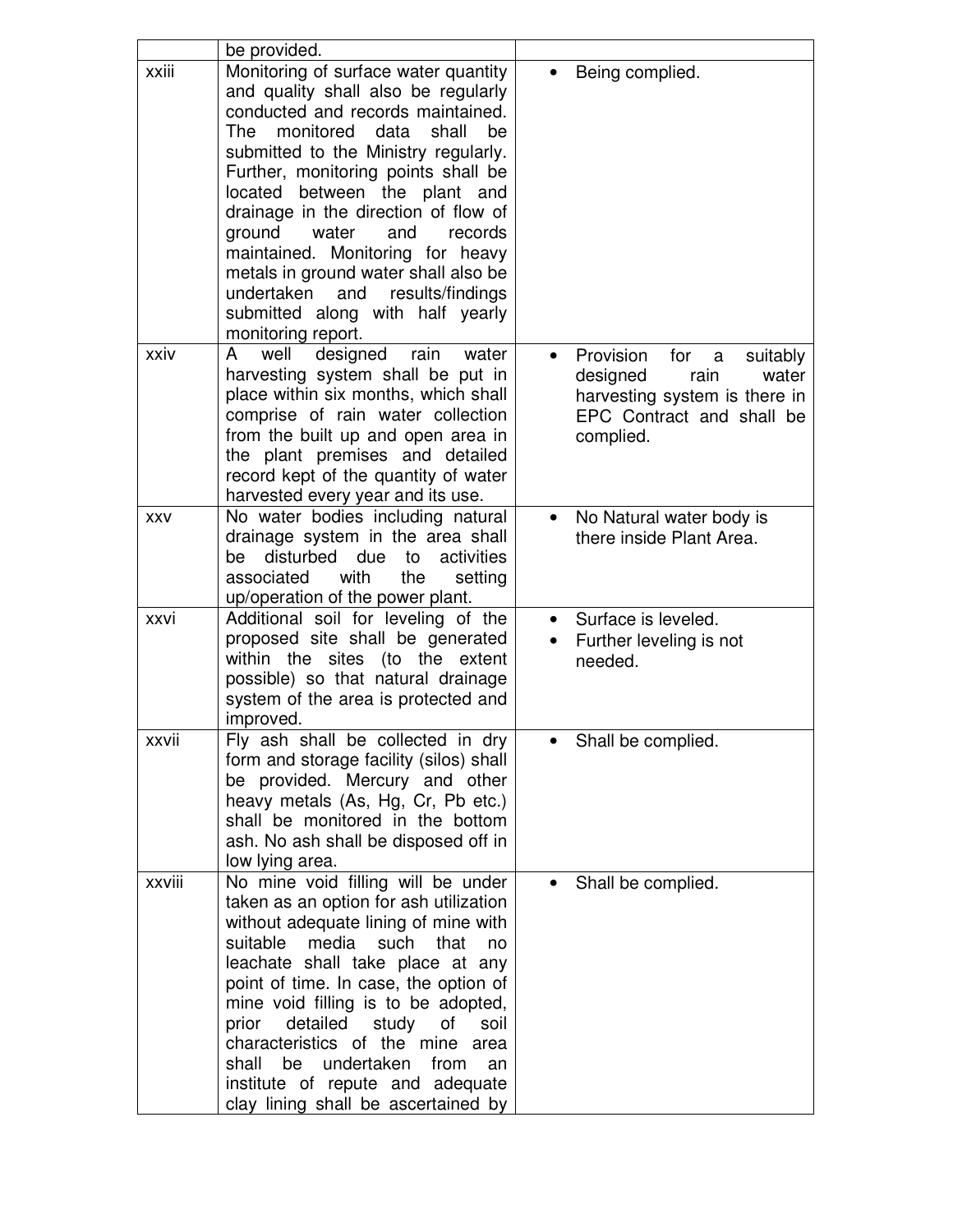|            | the State Pollution Control Board<br>and implementation done in close<br>co-ordination<br>with<br>the<br><b>State</b><br>pollution Control Board.                                                                                                                                                                                                                                         |                                                                                                                                                                                                                                                                                                                               |
|------------|-------------------------------------------------------------------------------------------------------------------------------------------------------------------------------------------------------------------------------------------------------------------------------------------------------------------------------------------------------------------------------------------|-------------------------------------------------------------------------------------------------------------------------------------------------------------------------------------------------------------------------------------------------------------------------------------------------------------------------------|
| xxix       | Fugitive emission of fly ash (dry or<br>wet) shall be controlled such that no<br>agricultural or non-agricultural land<br>is affected. Damage to any land<br>shall be mitigated and suitable<br>compensation<br>provided<br>in<br>consultation<br>with<br>the<br>local<br>Panchayat.                                                                                                      | Shall be complied.                                                                                                                                                                                                                                                                                                            |
| <b>XXX</b> | Green Belt consisting of three tier of<br>plantations of native species all<br>around plant and at least 50m width<br>shall be raised. Wherever 50 m<br>width is not feasible a 20 m width<br>shall<br>be<br>used<br>and<br>adequate<br>justification shall be submitted to<br>the Ministry. Tree density shall not<br>be less than 2500 per ha with<br>survival rate not less than 80 %. | 13750 plants planted with the<br>help of Forest Department.<br>After construction of new<br>unit, green belt will be laid all<br>around the plant.                                                                                                                                                                            |
| xxxi       | Green belt shall also be developed<br>around the Ash Pond over and<br>above the Green Belt around the<br>plant boundary.                                                                                                                                                                                                                                                                  | Green belt has already been<br>&<br>developed<br>maintained<br>around Ash Pond, as per<br>standards.<br>More plantations will be done<br>in 2 tiers.                                                                                                                                                                          |
| xxxii      | The project proponent shall form a<br>well laid Corporate Environment<br>Policy and identify and designate<br>responsible officers at all levels of<br>its hierarchy for ensuring adherence<br>policy and compliance<br>the<br>to<br>conditions<br>stipulated<br>in<br>this<br>letter<br>other<br>clearance<br>and<br>applicable environmental laws and<br>regulations.                   | Being complied.<br>Well<br>laid<br>Corporate<br>Environment<br>Policy<br>οf<br><b>UPRVUNL</b><br>with<br>there<br>is<br>officers<br>designated<br>responsible<br>for<br>ensuring<br>adherence to the policy and<br>compliance of EC conditions<br>along with other applicable<br>environmental<br>laws<br>and<br>regulations. |
| xxxiii     | CSR schemes identified on need<br>based<br>shall<br>be<br>assessment<br>implemented in consultation with<br>the village Panchayat and<br>the<br>District Administration starting from<br>the development of project itself As<br>part of CSR prior identification of<br>employment youth<br>local<br>and<br>eventual employment in the project<br>imparting relevant training<br>after    | Prospects of CSR Activity<br>identified and prepared by IIT<br>Kanpur.<br><b>Activities</b><br>being<br>are<br>$\bullet$<br>implemented in consultation<br>with district Administration<br>and budget has been already<br>approved by BOD.                                                                                    |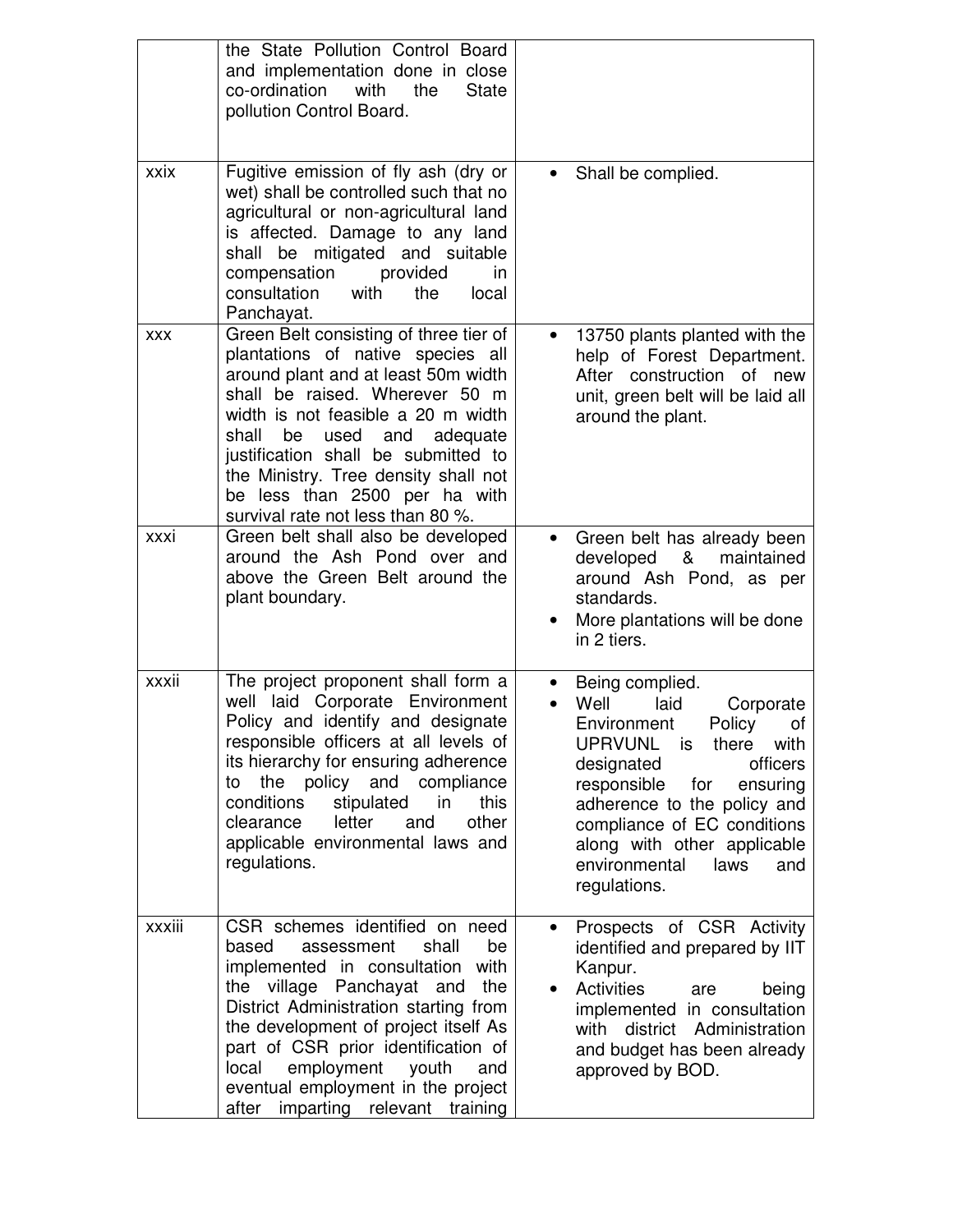|       | shall be also undertaken. Company<br>shall provide separate budget for<br>community development activities<br>generating<br>and<br>income<br>programmers.                                                                                                                                                                                                                                                     |                                                                                                                                                                                                       |
|-------|---------------------------------------------------------------------------------------------------------------------------------------------------------------------------------------------------------------------------------------------------------------------------------------------------------------------------------------------------------------------------------------------------------------|-------------------------------------------------------------------------------------------------------------------------------------------------------------------------------------------------------|
| xxxiv | For proper and periodic monitoring<br>of CSR activities, a CSR committee<br>or a Social Audit committee or a<br>suitable credible external agency<br>shall be appointed. CSR activities<br>shall also be evaluated by an<br>independent external agency. This<br>evaluation shall be both concurrent<br>and final.                                                                                            | CSR committee with nominee of<br>district administration (CDO rank) is<br>already there for monitoring and<br>execution of CSR activities.                                                            |
|       | <b>General Conditions:</b>                                                                                                                                                                                                                                                                                                                                                                                    | <b>Compliance Status</b>                                                                                                                                                                              |
| i     | The treated effluents conforming to<br>the prescribed standards only shall<br>be re-circulated and reused within<br>the plant. Arrangements shall be<br>made that effluents and storm water<br>do not get mixed                                                                                                                                                                                               | Shall be complied accordingly.                                                                                                                                                                        |
| ii.   | A sewage treatment plant shall be<br>provided (as applicable) and the<br>treated sewage shall be used for<br>raising green belt/plantation.                                                                                                                                                                                                                                                                   | STP already installed for<br>colony and is in working<br>condition.<br>For new plant, new STP is in<br>and<br>will<br>be<br>the<br>scope<br>constructed soon.                                         |
| iii   | Adequate safety measures shall be<br>provided in the plant area to<br>check/minimize spontaneous fires<br>in coal yard, especially during<br>summer season. Copy of these<br>measures with full details along with<br>plant layout<br>location<br>shall<br>be<br>submitted to the Ministry as well as<br>to the Regional Office of the<br>Ministry.                                                           | Shall be complied and copy of such<br>measures with full details alongwith<br>location plant layout<br>shall<br>be<br>submitted to the ministry as well as<br>to the regional office of the ministry. |
| iv    | Storage facilities for auxiliary liquid<br>fuel such as LDO/ HFO/LSHS shall<br>be made in the plant area in<br>consultation with Department of<br>Explosives,<br>Nagpur.<br>Sulphur<br>content in the liquid fuel will not<br>exceed<br>$0.5%$ .<br><b>Disaster</b><br>Management<br>Plan<br>shall<br>be<br>prepared to meet any eventuality in<br>case of an accident taking place<br>due to storage of oil. | Shall be complied.                                                                                                                                                                                    |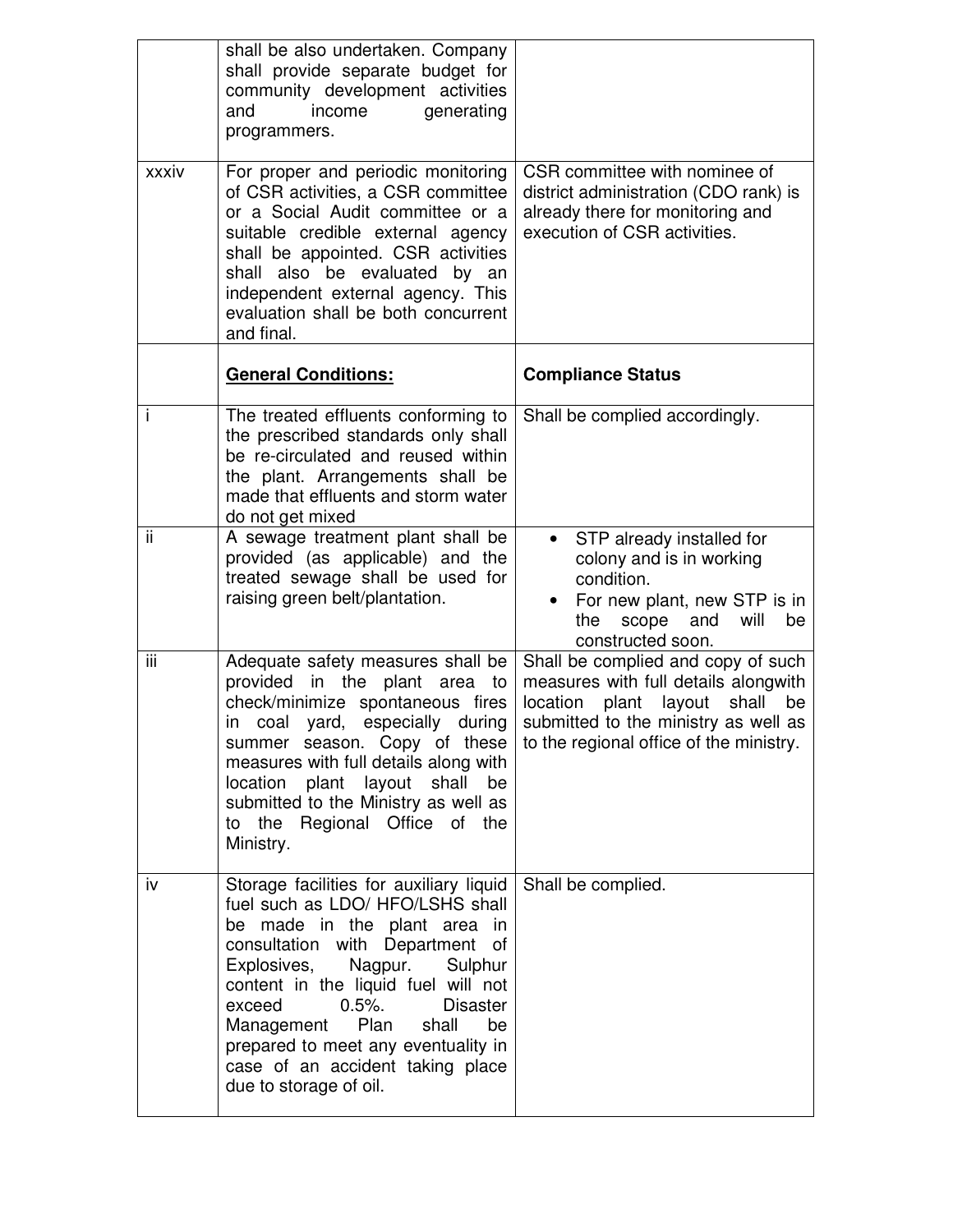| v    | Aid<br>sanitation<br>First<br>and                                          | All arrangements have been made    |
|------|----------------------------------------------------------------------------|------------------------------------|
|      | arrangement shall be made for the<br>drivers and other contract workers    | and being complied.                |
|      | during construction phase.                                                 |                                    |
| vi   | Noise levels emanating from                                                | Shall be complied.                 |
|      | turbines all be so controlled such                                         |                                    |
|      | that the noise in the work zone shall                                      |                                    |
|      | be limited to 85dB(A) from source.                                         |                                    |
|      | For people working in the high<br>noise area, requisite personal           |                                    |
|      | protective<br>equipment<br>like                                            |                                    |
|      | earplugs/ear muffs etc. shall be                                           |                                    |
|      | provided. Workers engaged in noisy                                         |                                    |
|      | areas such as turbine area,<br>air                                         |                                    |
|      | compressors<br>etc<br>shall<br>be                                          |                                    |
|      | periodically examined to maintain                                          |                                    |
|      | audiometric<br>record<br>and<br>for                                        |                                    |
|      | treatment for any hearing loss<br>including shifting to non noisy/less     |                                    |
|      | noisy areas.                                                               |                                    |
| vii  | Regular monitoring of ambient air                                          | Being complied during construction |
|      | ground level concentration of SO2,                                         | phase of 1X660 MW by our EPC       |
|      | NOx, PM2.5 & PM10 and Hg shall                                             | contractor M/s BHEL.               |
|      | be carried out in the impact zone                                          |                                    |
|      | and records maintained. If at any<br>stage these levels are found to       |                                    |
|      | prescribed<br>exceed<br>the<br>limits,                                     |                                    |
|      | necessary control measures shall                                           |                                    |
|      | be provided immediately.<br>The                                            |                                    |
|      | location of the monitoring stations                                        |                                    |
|      | and frequency of monitoring shall                                          |                                    |
|      | be decided in consultation with                                            |                                    |
|      | SPCB. Periodic reports shall be<br>submitted to the Regional Office of     |                                    |
|      | this Ministry. The data shall also be                                      |                                    |
|      | put on the website of the company.                                         |                                    |
| viii | <b>Utilization</b><br>100%<br>of<br>Fly<br>Ash                             | Shall be complied accordingly.     |
|      | generated shall be made from 4th                                           |                                    |
|      | operation.<br><b>Status</b><br>year<br>of<br>0f                            |                                    |
|      | implementation shall be reported to<br>the Regional Office of the Ministry |                                    |
|      | from time to time.                                                         |                                    |
| ix   | Provision shall be made for the                                            | Complied.                          |
|      | housing of construction labour (as                                         |                                    |
|      | applicable) within the site with all                                       |                                    |
|      | necessary<br>infrastructure<br>and                                         |                                    |
|      | facilities such as fuel for cooking,                                       |                                    |
|      | mobile toilets, mobile STP, safe                                           |                                    |
|      | drinking water, medical health care,<br>crèche etc. The housing may be in  |                                    |
|      | the form of temporary structures to                                        |                                    |
|      | be removed after the completion of                                         |                                    |
|      | the project.                                                               |                                    |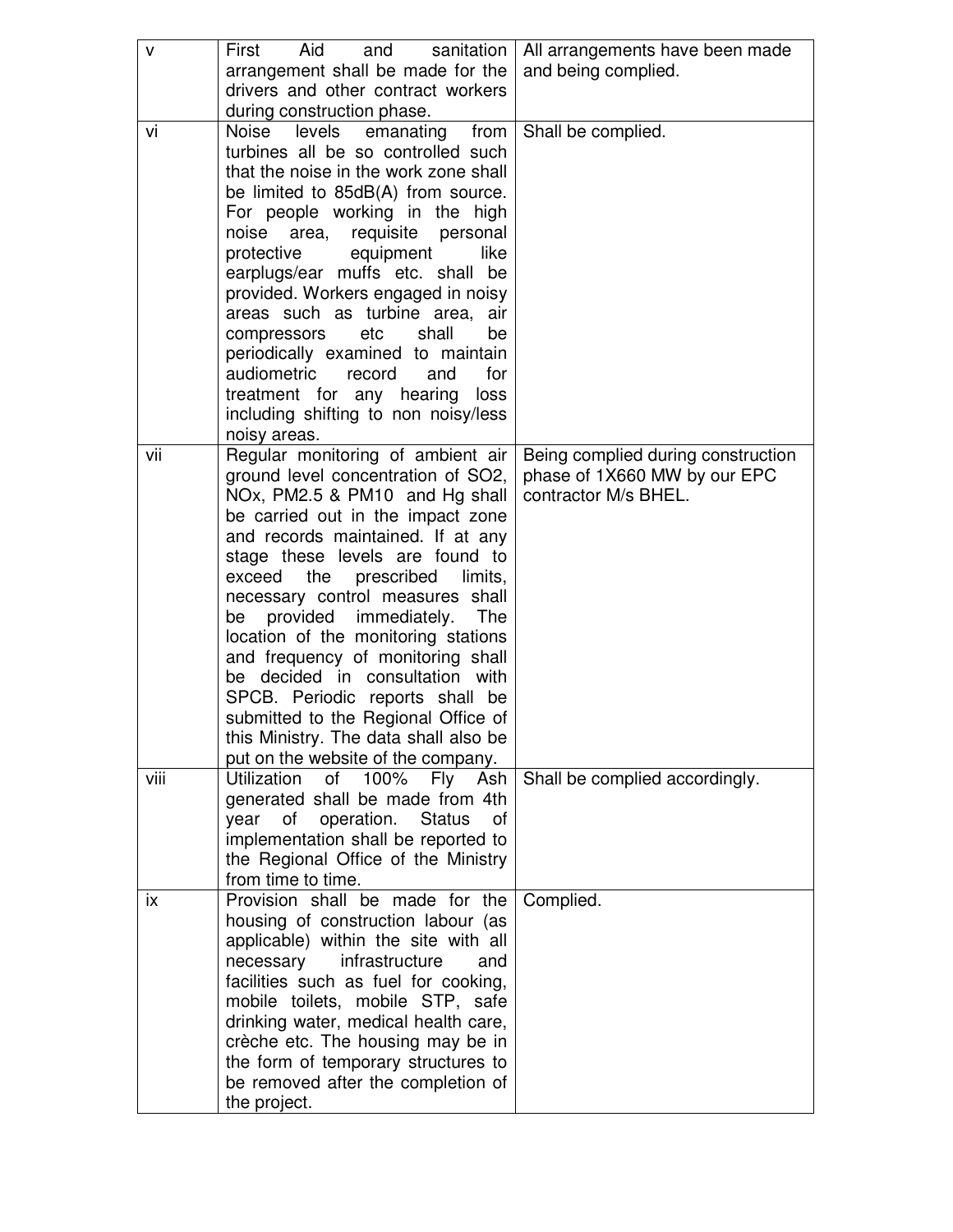| X    | project proponent<br>shall  <br><b>The</b><br>advertise in at least two local<br>newspapers widely circulated in the<br>region around the project, one of<br>which shall be in the vernacular<br>language of the locality concerned<br>within seven days from the date of<br>this clearance letter, informing that<br>the project has been accorded<br>environmental clearance and copies<br>of clearance letter are available with<br>the<br><b>State</b><br>Pollution<br>Control<br>Board/Committee and may also be<br>seen at the Website of MoEF&CC<br>at http://envfor.nic.in                                   | Complied, (copies already<br>submitted).                                                                                          |
|------|----------------------------------------------------------------------------------------------------------------------------------------------------------------------------------------------------------------------------------------------------------------------------------------------------------------------------------------------------------------------------------------------------------------------------------------------------------------------------------------------------------------------------------------------------------------------------------------------------------------------|-----------------------------------------------------------------------------------------------------------------------------------|
| xi   | A copy of the clearance letter shall<br>sent<br>by the<br>proponent<br>be<br>to<br>concerned Panchayat, ZilaParisad /<br>Municipal Corporation, urban local<br>Body and the Local NQO, if any,<br>from<br>whom<br>suggestions/representations, if any,<br>were received while processing the<br>proposal. The clearance letter shall<br>also be put on the website of the<br>Company by the proponent.                                                                                                                                                                                                               | Complied, (copies already<br>submitted).                                                                                          |
| xii  | The proponent shall upload<br>the<br>of<br>compliance<br>the<br>status<br>οf<br>stipulated environmental clearance<br>conditions, including<br>results<br>of<br>monitored data on their website and<br>shall update the same periodically.<br>It shall simultaneously be sent to<br>the Regional Office of MOEF, the<br>respective Zonal Office of CPCB<br>and the SPCB. The criteria pollutant<br>levels namely; SPM, RSPM (PM 2.5)<br>& PM10), SO2, NO (ambient levels<br>as well as stack emissions) shall be<br>displayed at a convenient location<br>near the main gate of the company<br>in the public domain. | Being complied for EC<br>Status.<br>Shall be complied for Stack<br>Emissions in future.                                           |
| xiii | The<br>environment<br>statement<br>for<br>each financial year ending 31st<br>March in Form V as is mandated to<br>submitted<br>by<br>the<br>be<br>project<br>proponent to the concerned State<br>Pollution<br>Control<br><b>Board</b><br>as<br>prescribed under the Environment<br>(Protection)<br>Rules,<br>1986,<br>as<br>amended subsequently, shall also<br>be put on the website of the<br>company along with the status of                                                                                                                                                                                     | Shall be complied.<br>The Environment statement<br>$-$ V<br>Form<br>shall<br>be<br>In.<br>submitted on running of the<br>project. |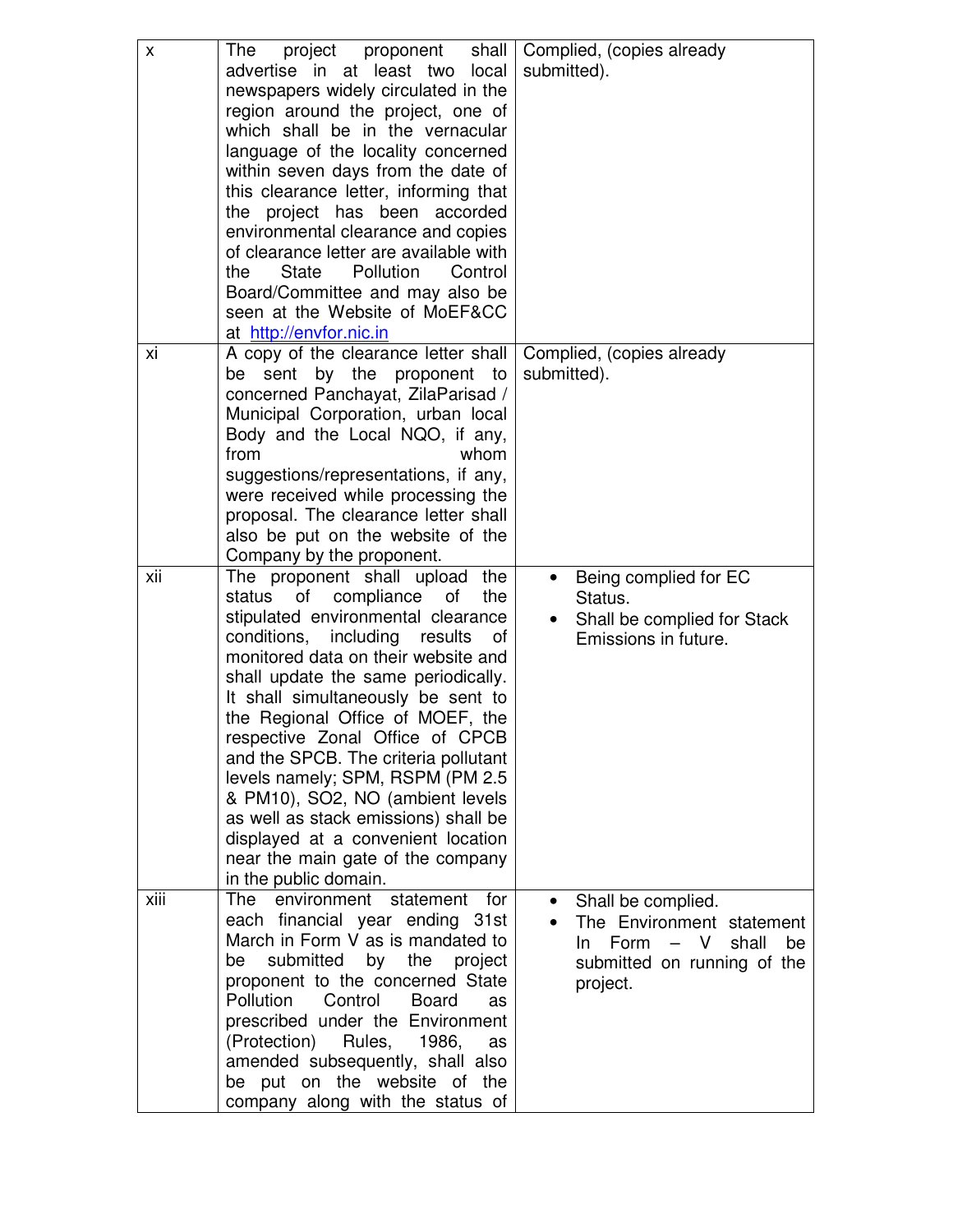|      | compliance of environmental<br>clearance conditions and shall also<br>be sent to the respective Regional<br>Offices of the Ministry by e-mail.                                                                                                                                                                                                                                                                                                                                                                                                                                                                                                                                                                     |                                                                                                                                                                            |
|------|--------------------------------------------------------------------------------------------------------------------------------------------------------------------------------------------------------------------------------------------------------------------------------------------------------------------------------------------------------------------------------------------------------------------------------------------------------------------------------------------------------------------------------------------------------------------------------------------------------------------------------------------------------------------------------------------------------------------|----------------------------------------------------------------------------------------------------------------------------------------------------------------------------|
| xiv  | The project proponent shall submit<br>six monthly reports on the status of<br>the implementation of the stipulated<br>environmental<br>safeguards<br>to<br>MoEF&CC, its Regional Office,<br>Central Pollution Control Board and<br>State Pollution Control Board. The<br>project proponent shall upload the<br>of compliance<br>status<br>of<br>the<br>environmental clearance conditions<br>on their website and update the<br>periodically<br>and<br>same<br>simultaneously send the same by e-<br>the Regional<br>Office,<br>mail<br>to<br>MoEF&CC.                                                                                                                                                             | Being complied.                                                                                                                                                            |
| XV   | The progress of the project shall be<br>submitted to CEA on six monthly<br>basis.                                                                                                                                                                                                                                                                                                                                                                                                                                                                                                                                                                                                                                  | Being complied.                                                                                                                                                            |
| xvi  | Regional Office of the MoEF&CC<br>will monitor the implementation of<br>stipulated conditions.<br>the<br>A<br>of<br>set<br>complete<br>documents<br>including Environmental Impact<br>Assessment<br>Report<br>and<br>Environment Management<br>Plan<br>along with the additional information<br>submitted from time to time shall be<br>forwarded to the Regional Office for<br>their use during monitoring. Project<br>will<br>up-load<br>the<br>proponent<br>compliance status in their website<br>and up-date the same from time to<br>time at least six monthly basis.<br>Criteria pollutants levels including<br>NOx (from stack & ambient air)<br>shall be displayed at the main gate<br>of the power plant. | complied<br>Being<br>during<br>$\bullet$<br>construction phase.<br>Subsequent directions shall<br>complied<br>accordingly<br>be<br>during running phase of the<br>project. |
| xvii | Separate funds shall be allocated<br>for implementation of environmental<br>protection<br>measures<br>along<br>with<br>item-wise<br>break-up.<br>These<br>cost<br>shall be included as part of the<br>project cost. The funds earmarked<br>environment protection<br>for<br>the<br>measures shall not be diverted for                                                                                                                                                                                                                                                                                                                                                                                              | complied<br>Being<br>during<br>$\bullet$<br>construction phase.<br>Subsequent directions shall<br>complied<br>accordingly<br>be<br>during running phase of the<br>project. |